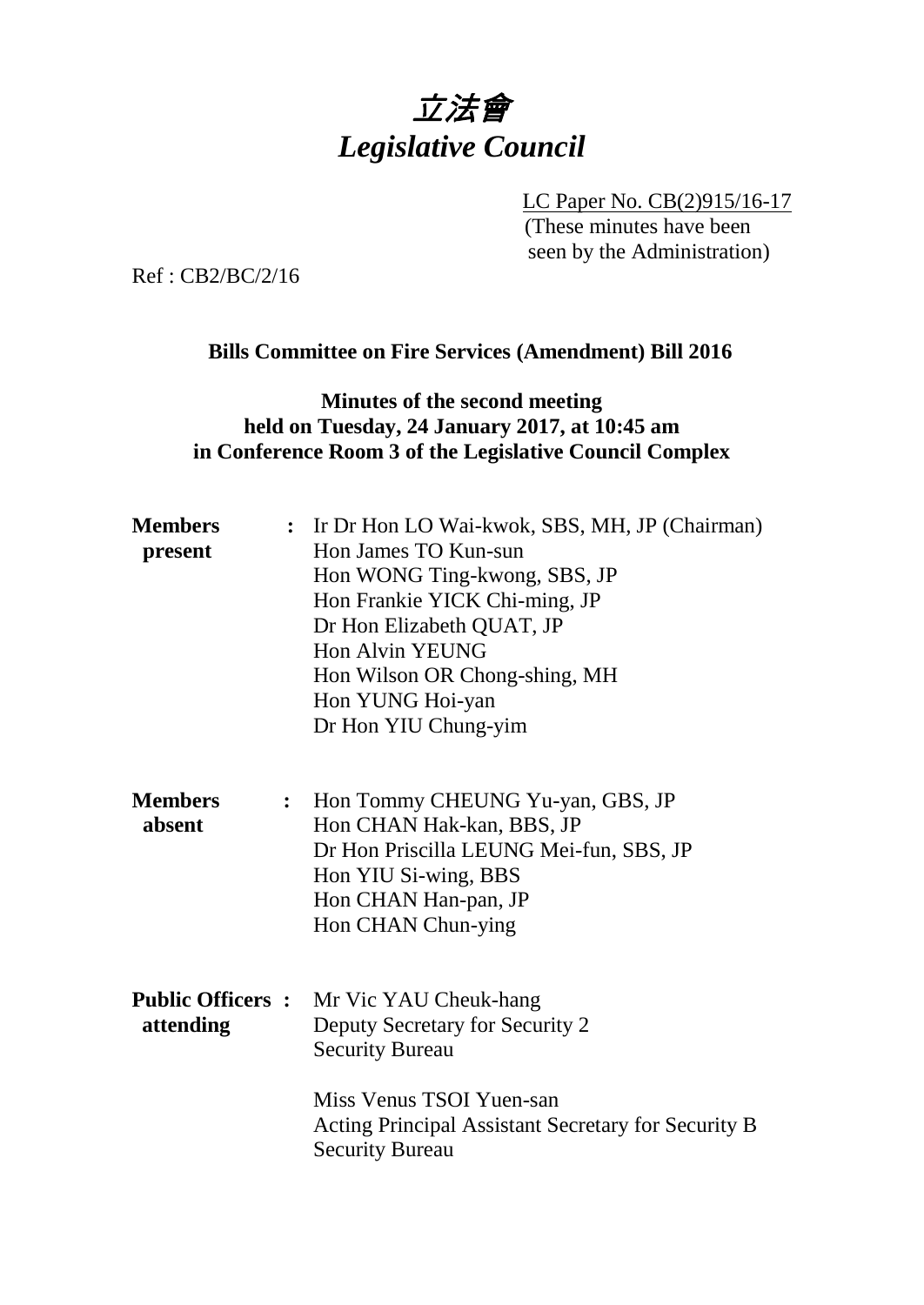|                               | Mr Terrance TSANG Wing-hung<br><b>Assistant Director (Fire Safety)</b><br><b>Fire Services Department</b> |
|-------------------------------|-----------------------------------------------------------------------------------------------------------|
|                               | Mr CHENG Sui-on<br>Senior Divisional Officer (Support)<br><b>Fire Services Department</b>                 |
|                               | Ms Rayne CHAI Chih-hui<br>Acting Senior Assistant Law Draftsman (I) 2<br>Department of Justice            |
| <b>Clerk</b> in<br>attendance | : Ms Maisie LAM<br>Chief Council Secretary (2) 5                                                          |
| <b>Staff</b> in<br>attendance | : Ms Vanessa CHENG<br><b>Assistant Legal Adviser 5</b>                                                    |
|                               | Ms Janet SHUM<br>Senior Council Secretary (2) 5                                                           |
|                               | Miss Maggie CHIU<br>Legislative Assistant (2) 5                                                           |

#### Action

#### **I. Meeting with the Administration**

[File Ref.: SBCR 1/2361/14, LC Paper Nos. LS13/16-17, CB(2)1817/15-16, CB(2)457/16-17(02) to (03), CB(2)464/16-17(01), CB(2)643/16-17(01) to (08), CB(2)656/16-17(01) to (03) and CB(3)137/16-17]

The Bills Committee deliberated (index of proceedings attached at Annex).

2. Members noted the Administration's respective written response to issues raised at the meeting on 20 December 2016 and issues raised in the written submissions [LC Paper Nos. CB(2)656/16-17(02) and (03)].

# Committee stage amendments ("CSAs") to the Bill

3. Members agreed that the Administration should move CSAs to amend the proposed new regulation 7(4) and the existing 10(1) of the Fire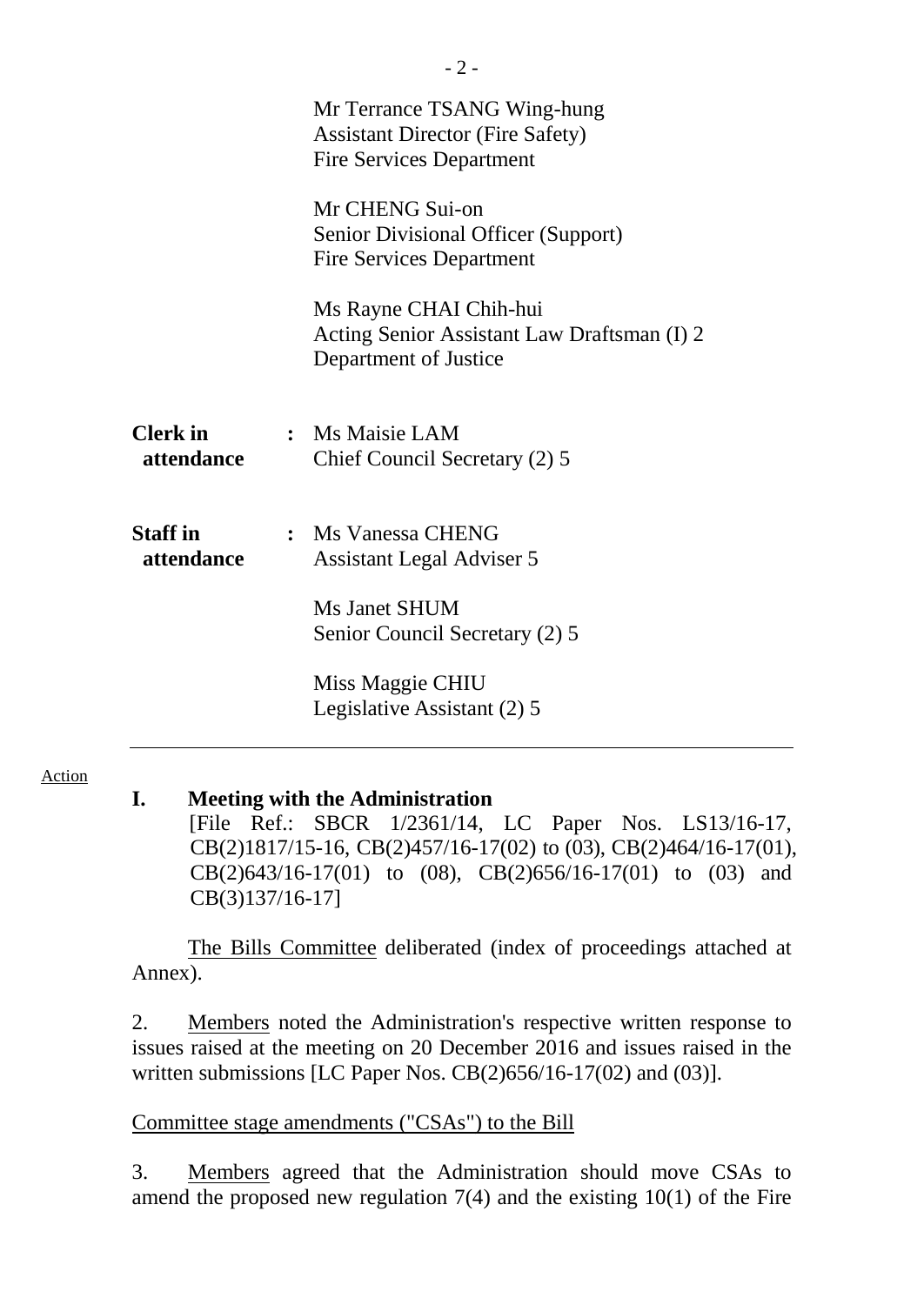Service (Installations and Equipment) Regulations (Cap. 95B) along the line set out in paragraphs 7 and 8 of LC Paper No. CB(2)656/16-17(02).

Admin 4. The Bills Committee requested the Administration to provide the above draft CSAs to the Secretariat after the meeting for circulation to members for consideration. Members agreed that there would be no need to hold another meeting to discuss the draft CSAs unless warranted.

## Legislative timetable

Action

5. Members agreed that subject to the draft CSAs to be provided by the Administration under paragraph 3 above, the Bills Committee would report its deliberations to the House Committee at its meeting on 10 February 2017.

6. The Bills Committee noted the Administration's intention to resume the Second Reading debate on the Bill at the Council meeting of 1 March 2017 and no members raised objection. Members noted that the deadline for giving notice of moving CSAs to the Bill, if any, was 20 February 2017.

### **II. Any other business**

7. There being no other business, the meeting ended at 11:31 am.

Council Business Division 2 Legislative Council Secretariat 2 March 2017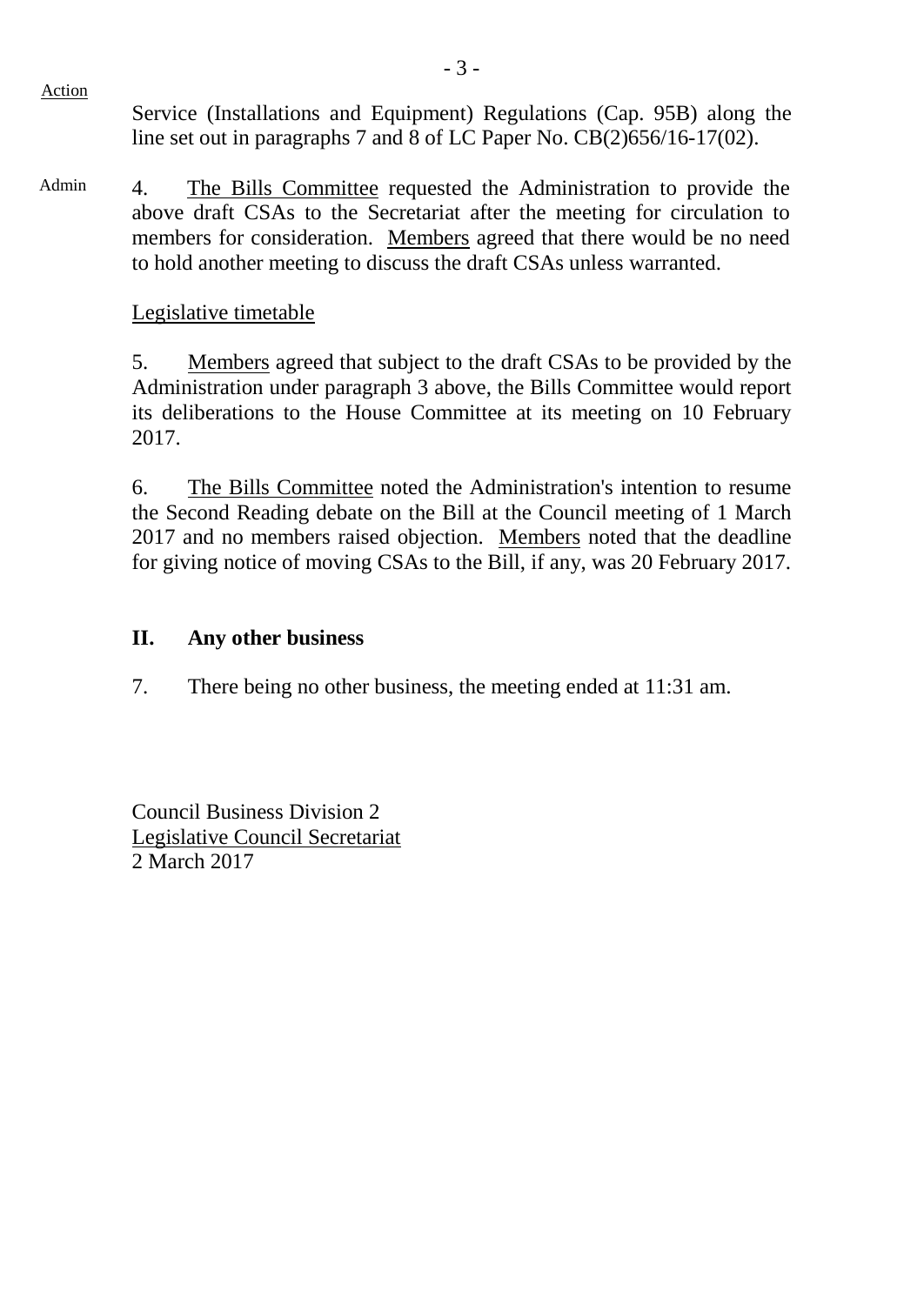# **Proceedings of the second meeting of the Bills Committee on Fire Services (Amendment) Bill 2016 held on Tuesday, 24 January 2017, at 10:45 am in Conference Room 3 of the Legislative Council Complex**

| <b>Time</b>          | <b>Speaker</b>                                 | Subject(s)/Discussion                                                                                                                                                                                                                                                                                                                                                                                                                                                                                                                                                                                                                                                                                                                                                                                                                                                                                                                                                                                                                                                                                                                                                                                                                                                                                                                                                                                                                                                                                                                                                                                                                                                                                                                                                                                                               | <b>Action</b> |
|----------------------|------------------------------------------------|-------------------------------------------------------------------------------------------------------------------------------------------------------------------------------------------------------------------------------------------------------------------------------------------------------------------------------------------------------------------------------------------------------------------------------------------------------------------------------------------------------------------------------------------------------------------------------------------------------------------------------------------------------------------------------------------------------------------------------------------------------------------------------------------------------------------------------------------------------------------------------------------------------------------------------------------------------------------------------------------------------------------------------------------------------------------------------------------------------------------------------------------------------------------------------------------------------------------------------------------------------------------------------------------------------------------------------------------------------------------------------------------------------------------------------------------------------------------------------------------------------------------------------------------------------------------------------------------------------------------------------------------------------------------------------------------------------------------------------------------------------------------------------------------------------------------------------------|---------------|
| marker               |                                                |                                                                                                                                                                                                                                                                                                                                                                                                                                                                                                                                                                                                                                                                                                                                                                                                                                                                                                                                                                                                                                                                                                                                                                                                                                                                                                                                                                                                                                                                                                                                                                                                                                                                                                                                                                                                                                     | required      |
|                      | Agenda item I: Meeting with the Administration |                                                                                                                                                                                                                                                                                                                                                                                                                                                                                                                                                                                                                                                                                                                                                                                                                                                                                                                                                                                                                                                                                                                                                                                                                                                                                                                                                                                                                                                                                                                                                                                                                                                                                                                                                                                                                                     |               |
| $000321 -$<br>000513 | Chairman                                       | Opening remarks                                                                                                                                                                                                                                                                                                                                                                                                                                                                                                                                                                                                                                                                                                                                                                                                                                                                                                                                                                                                                                                                                                                                                                                                                                                                                                                                                                                                                                                                                                                                                                                                                                                                                                                                                                                                                     |               |
| $000514 -$<br>001201 | Chairman<br>Admin                              | Briefing by the Administration on its written response to the<br>issues raised at the meeting on 20 December 2016 [LC Paper No.<br>$CB(2)656/16-17(02)].$                                                                                                                                                                                                                                                                                                                                                                                                                                                                                                                                                                                                                                                                                                                                                                                                                                                                                                                                                                                                                                                                                                                                                                                                                                                                                                                                                                                                                                                                                                                                                                                                                                                                           |               |
| $001202 -$<br>001305 | Chairman<br>Admin<br>ALA5                      | The Administration affirmed that in response to members'<br>concerns, it would move Committee stage amendments ("CSAs")<br>to amend the proposed new regulation $7(4)$ and the existing<br>regulation $10(1)$ of the Fire Service (Installations and Equipment)<br>Regulations (Cap. 95B).                                                                                                                                                                                                                                                                                                                                                                                                                                                                                                                                                                                                                                                                                                                                                                                                                                                                                                                                                                                                                                                                                                                                                                                                                                                                                                                                                                                                                                                                                                                                          |               |
| $001306 -$<br>001529 | Chairman<br>Admin<br>ALA5                      | The Legal Adviser to the Bills Committee's remark that in line<br>with the addition of the words "or for" in the proposed new<br>regulation $7(3)$ and $(4)$ of the Fire Service (Installations and<br>Equipment) Regulations as compared to the Fire Services<br>(Amendment) Bill 2015, regulations 6, 7, 8, and 9 of the Fire<br>Service (Installations and Equipment) Regulations which also<br>touch upon fire service installation or equipment installed or to be<br>installed in the premises should be similarly amended following<br>the holistic review being conducted by the Administration of the<br>responsibilities of registered fire service installation contractors<br>and owners of fire service installations and equipment.<br>The Legal Adviser to the Bills Committee further pointed out that<br>any corresponding amendments to be made to other provisions<br>including regulations 6, 7, 8 and 9 of the Fire Service<br>(Installations and Equipment) Regulations due to the proposed<br>addition of the words "or for" might have read across implications<br>on the new regulations to be made under the proposed new<br>paragraph (ge) in section $25(1)(g)$ of the Fire Services Ordinance<br>(Cap. 95) in relation to the duties of registered fire engineers<br>("RFEs") concerning fire safety requirements, and certification on<br>compliance with fire safety requirements, for premises prescribed<br>by regulations. The Administration was advised to take note of<br>this when preparing and drafting the new regulations to be made<br>for the implementation of the RFE Scheme.<br>The Administration took note of the view of the Legal Adviser to<br>the Bills Committee, and elaborated its response in this regard as<br>set out in paragraph 5 of LC Paper No. CB(2)656/16-17(02). |               |
| $001530 -$<br>001932 | Chairman<br>Dr YIU Chung-yim<br>Admin          | In response to Mr YIU Chung-yim's enquiry, the Administration<br>affirmed that a registered fire engineer (fire service installation)<br>could, under the proposed new regulation $7(3)$ of the Fire Service                                                                                                                                                                                                                                                                                                                                                                                                                                                                                                                                                                                                                                                                                                                                                                                                                                                                                                                                                                                                                                                                                                                                                                                                                                                                                                                                                                                                                                                                                                                                                                                                                        |               |